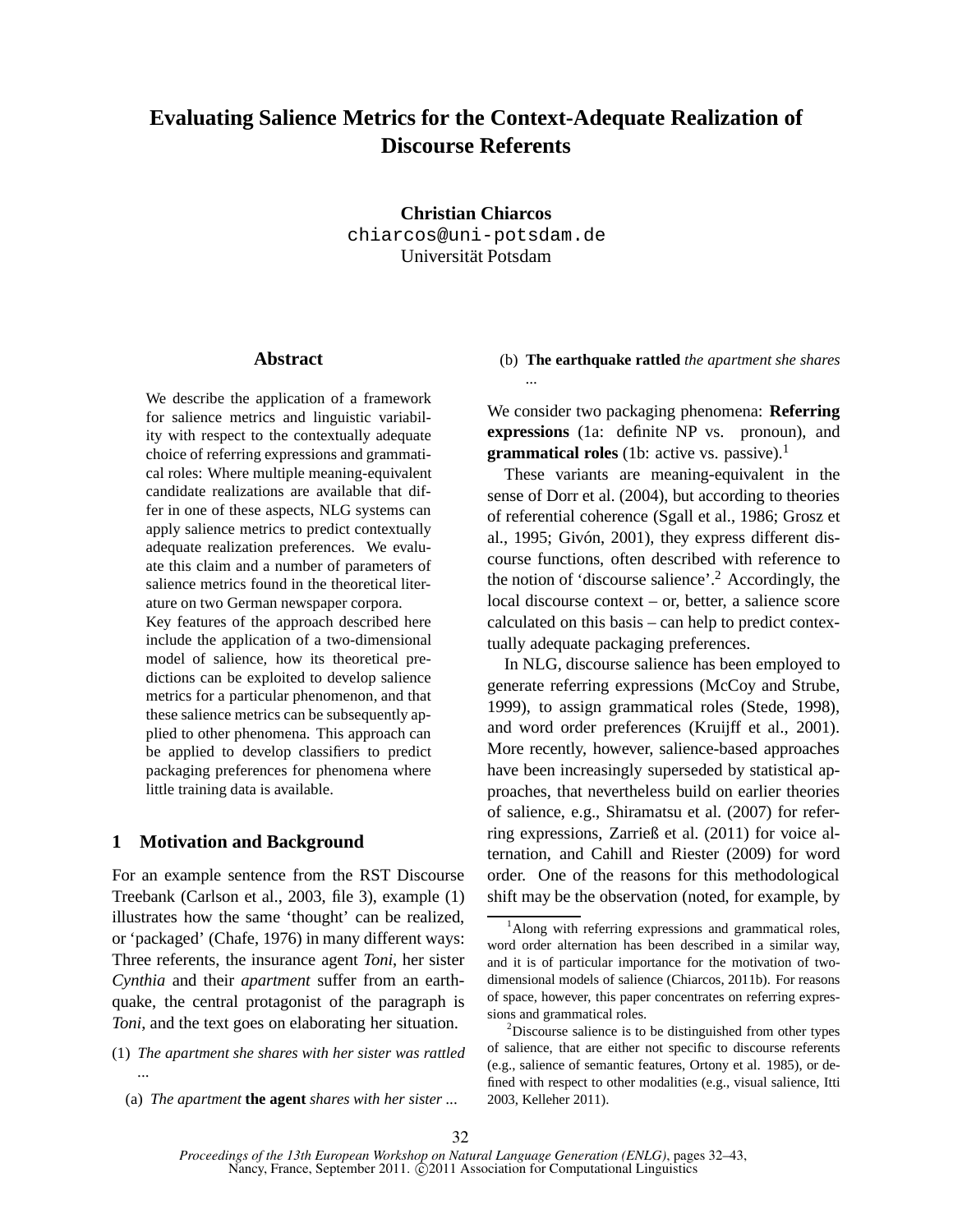Navaretta, 2002) that the existing approaches developed until the late 1990s were only partially compatible with each other, as they employed different theories of referential coherence.

Major theories of referential coherence, e.g., Centering (Grosz et al., 1995), its instantiations (Poesio et al.,  $2004$ ), Topicality (Givón, 2001) and Functional Generative Description (Sgall et al., 1986, FGD) share a set of common insights, in particular, the close association between referential coherence and attentional states (as manifested in the salience of discourse referents), but they focus on different aspects of referential coherence and formalize them in different ways.<sup>3</sup>

Even worse, the field is notoriously plagued by a multitude of incompatible terminologies: 'Salience', for example, is used as a near-synonym of 'givenness' (Sgall et al., 1986, p.54f.), but also as a near-synonym of 'newness (for the hearer)' (Davis and Hirschberg, 1988), or 'degree of interest (of the speaker)' (Langacker, 1997, p.22). Therefore, the operationalization of discourse salience in NLG requires a theoretical foundation and a formalization of salience and its effects on information packaging.

This paper takes its point of departure from a theoretical framework of discourse salience that has been developed as a generalization over Centering, Topicality and FGD. This framework, as sketched in Sect. 2, resolves the terminological difficulties associated with the notion of salience by distinguishing two dimensions of salience, with independent effects on referring expressions, grammatical roles and word order. One advantage of this theory-based approach as compared to a plain statistical classifier is that it incorporates a set of theoretical assumptions that guide the development of salience metrics, and that predict an impact of a salience metric even on phenomena not considered during the development of this particular metric.

Section 3 identifies a number of parameters that allow to reconstruct different instantiations of Centering, Topicality and FGD salience within this

model. Section 4 deals with the empirical evaluation of these parameters on two German newspaper corpora, in Sections 4.1 and 4.2 elementary metrics for both dimensions of salience are developed, and Sect. 4.3 confirms theoretical predictions on the impact of both dimensions of salience on noun phrase complexity and grammatical roles.

# **2 A Framework of Salience in Discourse**

Inspired by Givón's topicality measurements and hierarchies of grammatical devices associated with them, Chiarcos (2010; 2011a) developed an operationalizable formalization of functional-cognitive theories of information packaging within the Mental Salience Framework (MSF), a framework for the development and interpretation of salience metrics in discourse. Below, we sketch the reconstruction of Centering, Topicality and FGD salience within this approach. We provide a brief, technical description only, as the focus of this paper is to evaluate the resulting salience metrics.

The framework, schematically illustrated in Fig. 1, consists of the following components:

- a theoretical model of salience, grounded in cognitive linguistics and functional grammar (Chiarcos, 2011a),
- the specification of two dimensions of salience, backward-looking hearer salience, and forward-looking speaker salience (Sect. 2.1), and the corresponding metrics (Sect. 2.2),
- packaging hierarchies, i.e., rankings of grammatical devices for different packaging phenomena (Sect. 2.3), that are aligned with cumulated salience scores calculated from hearer salience and speaker salience (Sect. 2.4), and
- principles for the mapping between packaging hierarchies and salience scores (Sect. 2.5).

As opposed to related models in functionalcognitive linguistics, e.g., Mulkern (2007), our formalization is operationalizable for NLG applications: It allows to predict packaging preferences for discourse referents from numerical salience scores (Sect. 2.5).

Metrics of salience applied in Natural Language Processing are dominated by research on anaphora

<sup>&</sup>lt;sup>3</sup>For example, Grosz et al.'s Centering posits an adjacency constraint, whereas FGD and Topicality employ distance measurements. FGD predicts constraints on word order and referring expressions, but it differs from Centering and Topicality in that in formalizes only the backward-looking aspect of salience in discourse.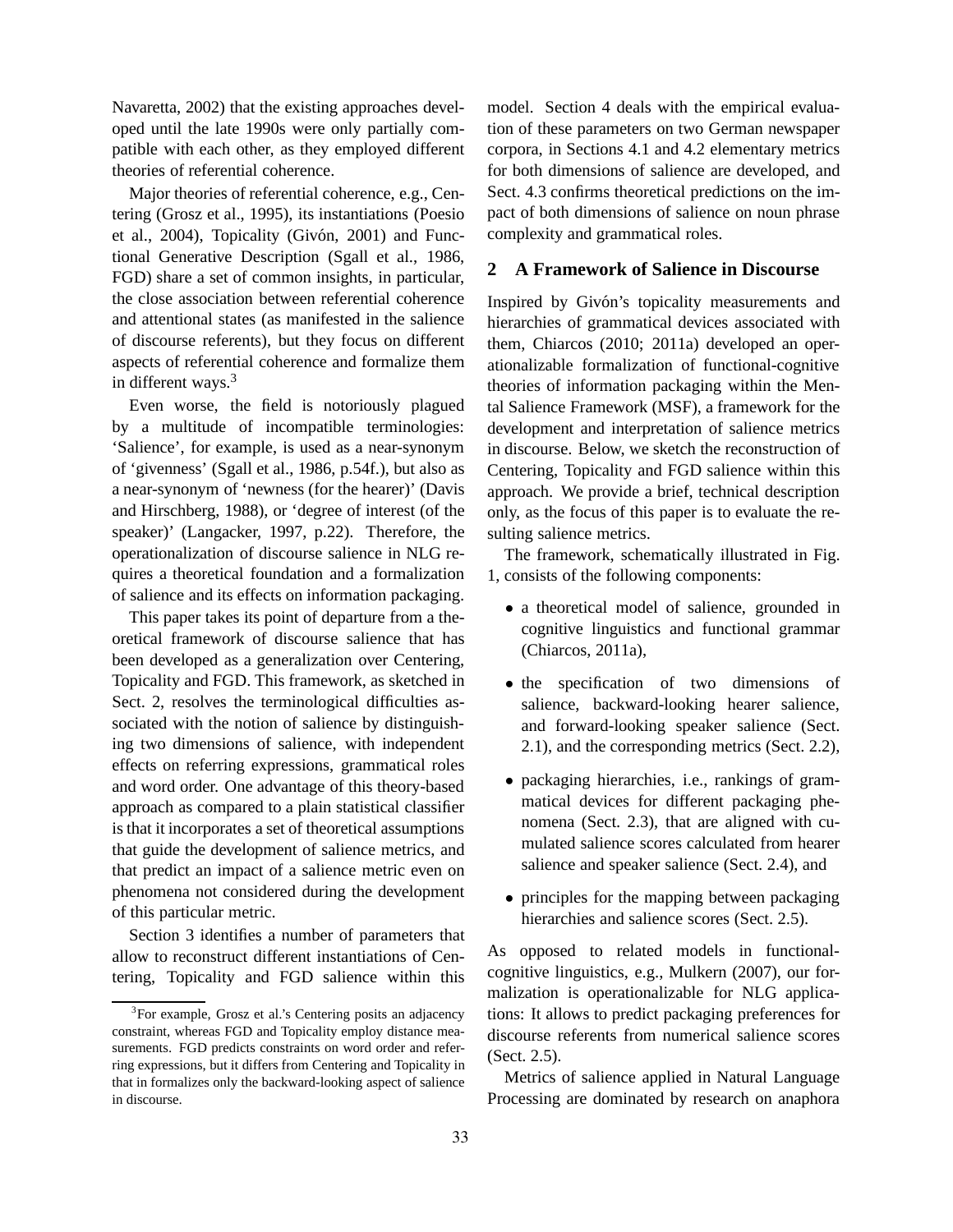resolution in the tradition of Lappin and Leass (1994). Such salience metrics do, however, focus on the backward-looking, hearer-oriented aspect of salience, whereas the speaker-oriented, forward-looking aspect of salience is neglected. This tradition also had a strong impact on NLG, in particular in the field of generating referring expressions (GRE). Current metrics of discourse salience in GRE are thus essentially concerned with hearer salience,<sup>4</sup> although the relevance of speakeroriented factors has been recognized for other aspects of NLG, e.g., for German word order as being sensitive to a domain-specific 'aboutness' criterion (Filippova and Strube, 2007).

Within the MSF, Centering, Topicality and FGD salience can be reconstructed as configurations of hearer and speaker salience. As opposed to earlier generalizations over some of these theories, e.g., Krahmer and Theune (2002), this paper adopts a two-dimensional model of salience for NLG. This bidimensionality not only helps to resolve conflicts between different terminological traditions, it also accounts for newer evidence that many packaging phenomena require the differentiation of (at least) two dimensions of discourse salience (Kaiser and Trueswell, 2010; Chiarcos, 2011b).

The most important parameters are summarized in Sect. 3.

#### **2.1 Salience**

In neurobiology and psychology, salience is defined as a gradual assessment of attentional states (Itti et al., 2005), and it is used in this sense also in functional grammar (Sgall et al., 1986), cognitive linguistics (Talmy, 2000) and computational linguistics (Grosz et al., 1995). In order to resolve the terminological difficulties mentioned above, we distinguish two dimensions of salience in discourse associated with different roles regarding the flow of attention in discourse.

From the perspective of an NLG system, 'attentional states' are primarily those **of the speaker**: Information that is relevant to the speaker is more salient than information not considered relevant (Pattabhiraman, 1992; Reed, 2002). Beyond this, a cooperative speaker takes the perspective of the addressee into consideration, i.e., she acts according to her assumptions about the attentional states **of the hearer** (Prince, 1981). Generating text that is both coherent (for the hearer) and goal-directed (for the speaker) requires both perspectives.

The resulting multidimensionality of salience is not specific to dialog, but has also been confirmed for written, monologuous discourse, e.g., by Kaiser and Trueswell (2010) and Chiarcos (2011b). The latter also provides evidence for a differentiation between a backward-looking and a forward-looking dimension of salience. Taking up Centering terminology, assumed attentional states of the hearer can indeed be characterized as being primarily *backwardlooking* (the preceding discourse allows to approximate the attentional states of the hearer), whereas attentional states of the speaker involve a *forwardlooking* aspect (subsequent discourse can unveil the speaker's earlier intentions to elaborate on a particular issue).

This difference is modelled here by distinguishing two independent dimensions of discourse salience: (i) **speaker salience** represents the attentional states of the speaker (that express her intentions to guide the hearer's focus of attention), and (ii) **hearer salience** represents the speaker's approximation of the attentional states of the hearer.

Cross-linguistic research indicates that both aspects of attention control in discourse are necessary to chose of referring expressions, and to assign grammatical roles appropriately.<sup>5</sup>

#### **2.2 Salience metrics**

Salience is represented by means of numerical scores, so that a principally unlimited number of attentional states can be distinguished, cf. Sgall et al. (1986), Ariel (1990), and Lappin and Leass

<sup>&</sup>lt;sup>4</sup>This is true even for multidimensional models of salience in GRE such as van der Sluis and Krahmer (2001): Their 'focusspace salience' is concerned with the visual environment, 'inherent salience' is a semantic criterion (uniqueness within a domain), 'linguistic salience' is the hearer-oriented, backwardlooking aspect of discourse salience.

<sup>5</sup>Referring expressions are associated with hearer salience (Ariel, 1990; Gundel et al., 1993; for German see Heusinger; 1997), demonstratives also with speaker salience (attention guidance, contrast) (Ehlich, 1982; Diessel, 2006; for German see Bosch et al., 2007). The assignment of grammatical roles is sensitive to hearer salience (Fillmore, 1977; Sgall et al., 1986) as well as speaker salience (foregrounding) (Pustet, 1995; Tomlin, 1995).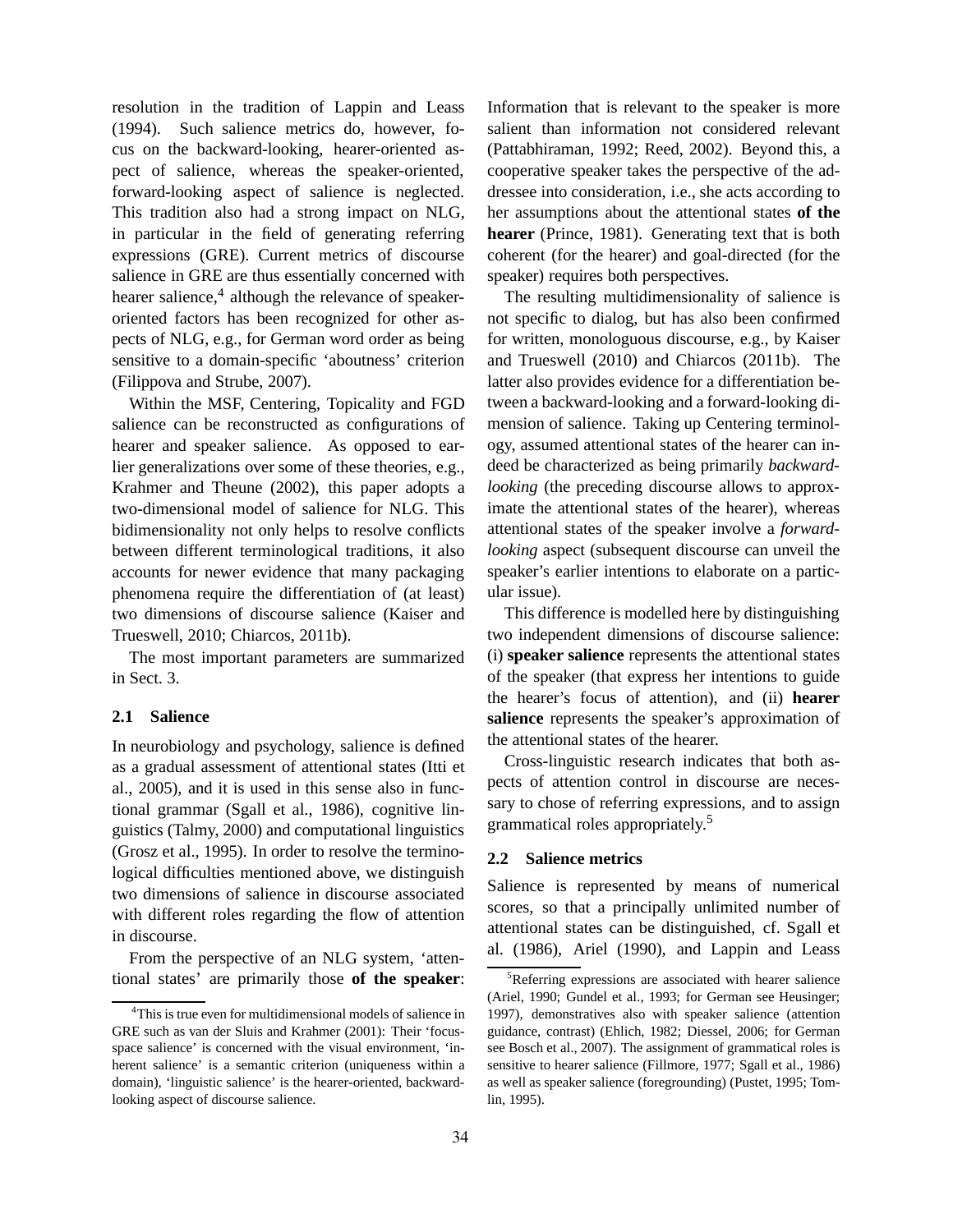

Figure 1: The Mental Salience Framework, schematically

(1994). The salience of a referent  $r$  is assessed by means of one metric of hearer salience, hsal $(r)$ , and one metric of speaker salience,  $ssal(r)$ . Backwardlooking salience factors that pertain to the preceding discourse are available to both speaker and hearer; they represent primarily **factors of hearer salience**. Forward-looking factors that take the subsequent discourse into consideration are **factors of speaker salience**: If the speaker intended to guide the hearer's attention in a planful way – to prepare him for the following development of discourse – the subsequent discourse provides a rough approximation of the speaker's intentions at the moment the current utterance was produced.

For a referent  $r$ , the salience factor  $i$  is represented as a numerical value  $x_{r_i}$  with  $0 \leq x_{r_i} < 2$ . Hearer salience and speaker salience are calculated from the weighted sum of these factors. The weights  $w_{i,hsal} \in \mathcal{R}$  and  $w_{i,ssal} \in \mathcal{R}$  correspond to the relative impact that a particular salience factor  $x_{r_i}$  has on the salience scores hsal $(r)$  and ssal $(r)$ . If  $x_{r_i}$  is speaker-private, then  $w_{j,hsal} = 0$ .

Salience scores are normalized to the range  $0 <$  $sal(r)$  < 2: Scores greater than 1 indicate a high degree of salience, 0 the absence of salience. For distance-sensitive factors of hearer salience, we employ the normalization function  $n(x, k) = \frac{x}{k(x+1)}$ where  $k$  represents the distance from the last mention of the referent (e.g., the number of intermediate clauses), and  $x$  the salience score that the referent would have if the last mention was in the preceding utterance. All theories mentioned above assume that a referent  $r$  mentioned in the last utterance is more hearer salient than any referent in the utterance before, i.e.,  $x > n(2, 1) = \frac{2}{3}$ . We thus adopt 0.8 as minimum value for  $x$ . For presentational reasons, we further assume that 1.0 is the average hearer salience score for a referent mentioned in the preceding utterance, possible values of  $x$  are thus normalized to the range  $0.8 \le x \le 1.2$ .<sup>6</sup>

# **2.3 Packaging hierarchies**

Figures 2 and 3 illustrate the predicted impact of salience on referring expressions and grammatical roles. These hierarchies generalize over several

<sup>&</sup>lt;sup>6</sup>Hearer salience scores greater than 1.2 are obtained if a referent's hearer salience is calculated not only from its mention, but if salience scores from the entire referential chain are added up (as in Lappin and Leass' original proposal). This paper, however, follows Centering, Topicality and FGD and only considers the last mention of the referent.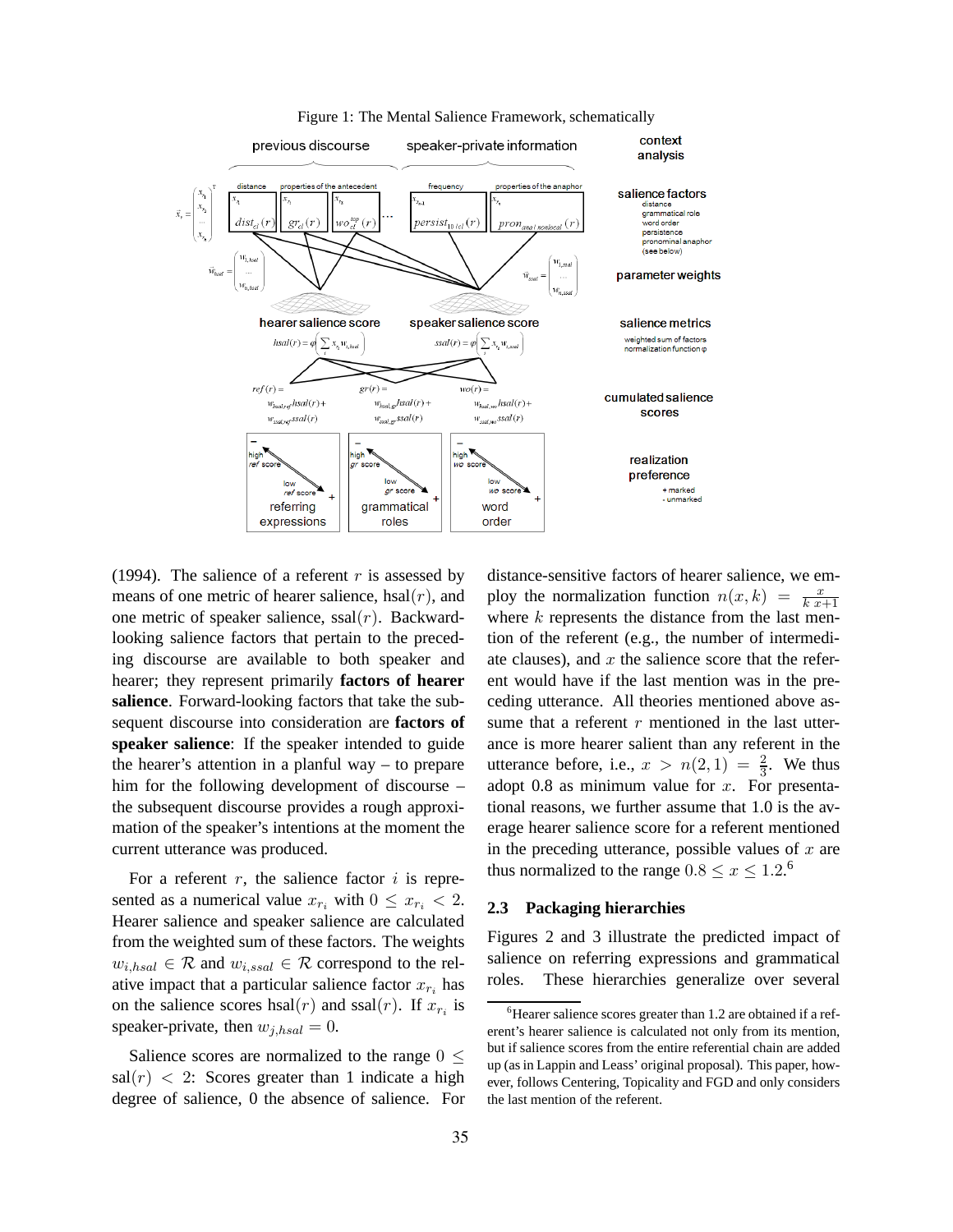rankings and scales of grammatical devices developed in cognitive and functional linguistics (footnote 5): They are assumed to be applicable crosslinguistically, and also to English (Chafe, 1994; Cornish, 2007; Fillmore, 1977; Tomlin, 1995), and thus illustrated for ex. 1:

**(1a)**: In accordance with Fig. 2, the use of *the agent* in place of the pronoun is possible as a means to express a high degree of speaker salience, e.g., in order to put *Toni* in the foreground. However, as *Toni* already is the maximally hearer salient referent in the preceding discourse, this is not necessary and thus avoided.

**(1b)**: In the original, *Toni* is the subject of a relative clause attached to the subject *apartment*. In (1b), the relative clause is attached to the direct object, and in accordance with Fig. 3, this indicates a lower degree of hearer salience and speaker salience as compared to the original realization. This is justified only if the *earthquake* was speaker salient, e.g., because it would be the intended main protagonist of the following sentences (what it isn't), (1b) is thus dispreferred as it would distract the hearer's focus of attention from *Toni*.

#### **2.4 Cumulated salience scores**

We employ cumulated salience scores for the mapping between salience scores and packaging hierarchies: For every packaging phenomenon, the cumulated salience score is the weighted sum of hearer salience score hsal $(r)$  and speaker salience score  $ssal(r)$ , i.e., ref(r) for referring expressions and  $gr(r)$  for grammatical roles.

$$
\begin{array}{rcl}\n\text{ref}(r) := & w_{\text{hsal,ref}} \text{hsal}(r) + w_{\text{ssal,ref}} \text{ssal}(r) \\
\text{gr}(r) := & w_{\text{hsal,gr}} \text{hsal}(r) + w_{\text{ssal,gr}} \text{ssal}(r)\n\end{array}
$$

As a convention, the realization favored by a high degree of hearer salience is associated with high, positive cumulated salience scores. If a high degree of speaker salience favors the same realization, ssal is assigned a positive weight (as for  $gr(r)$ ), if ssal favors a deviation from hsal preferences, it is assigned a negative weight (as for ref $(r)$ ).

In practical application, the relative weights of hsal and ssal for a particular phenomenon, say, sentence-initial word order, can be trained with a simple Multi-Layer Perceptron (MLP) with one hidden node: hsal and ssal scores serve as input nodes and two nodes representing ±initial as output nodes. After training the MLP, the weights of hearer salience and speaker salience can be extrapolated from the activation function of the hidden node.

# **2.5 Predicting packaging preferences**

Cumulated salience scores are interpreted against a packaging hierarchy by means of hierarchy alignment: The referent with the highest cumulated salience score is assigned the highest-ranking grammatical device available, etc. For grammatical roles, for example, the candidate realization would be preferred that minimizes the deviations between the salience ranking of discourse referents and their relative syntactic prominence (e.g., when a highly referent is assigned object role while a non-salient referent is assigned subject role).

This hierarchy alignment, as well as additional realization thresholds that express, for example, that pronouns require a certain minimum of salience, can be implemented as constraints in an optimalitytheoretic setting. Alternatively, alignment between salience scores and their most likely realization can also be formulated as a minimization problem, so that standard approaches to optimization problems can be applied (Pattabhiraman, 1992). A similar ranking-based approach has been applied, for example, by Zarrieß et al. (2011) for voice alternation in German. Another possibility to derive packaging preferences from salience metrics is to train a classifier that makes use of cumulated salience scores as one (or even the only) factor.

# **3 Parameters of salience metrics**

The framework sketched above specifies a number of parameters of salience metrics, i.e.,

- salience factors that involve (a) different aspects of the **linguistic realization** of previous/subsequent mentions of the referent, (b) different **distance** measurements from the last mention of the referent, or (c) different **frequency** measurements,
- weights of salience factors for the calculation of hsal $(r)$  and ssal $(r)$ ,
- weights of hsal $(r)$  and ssal $(r)$  for the calculation of cumulated salience scores, and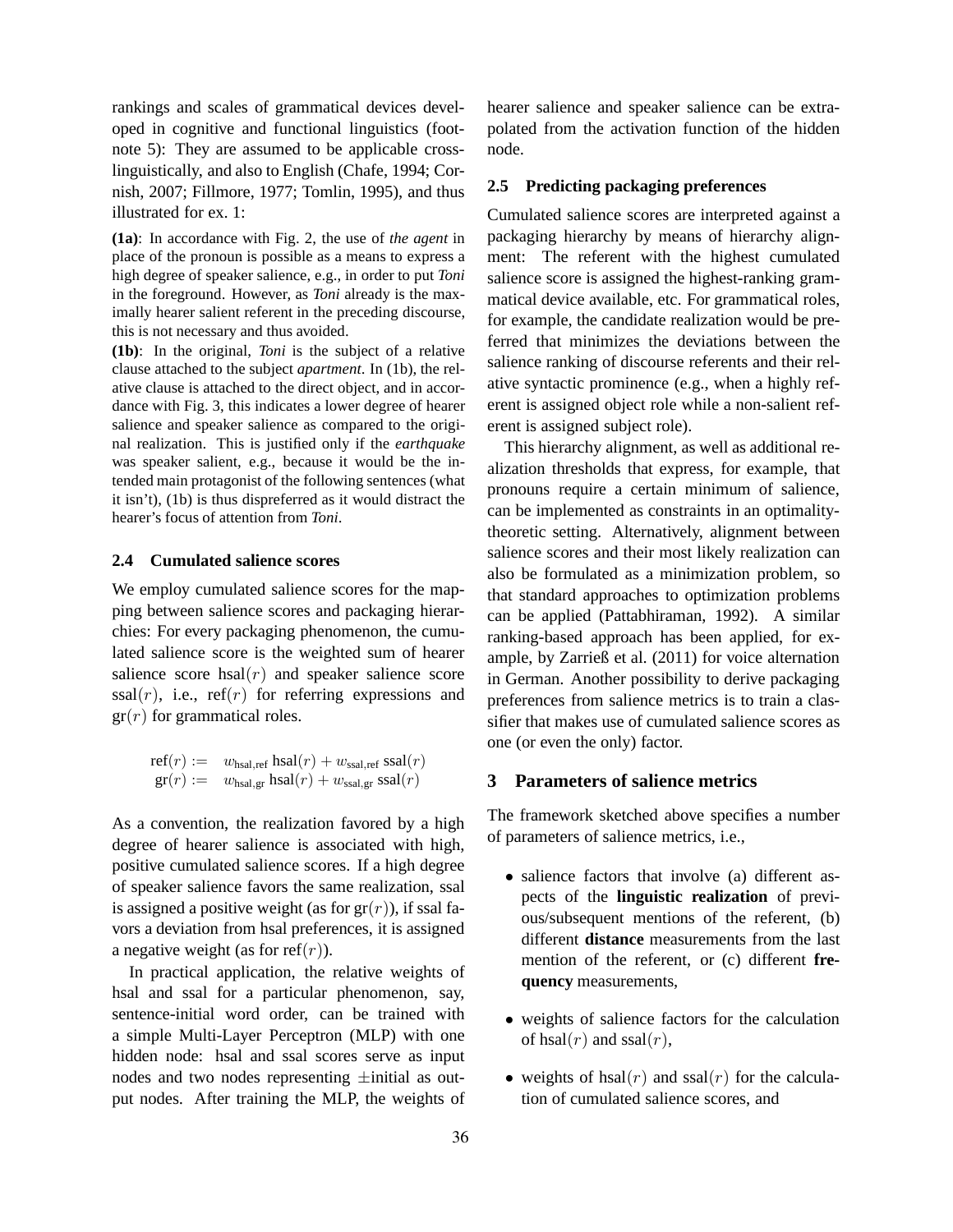| highly hearer salient<br>personal<br>pronoun | demonstrative<br>pronoun               |                                 | (short >                                   |   | definite NP / proper name<br>complex/marked) $>$                 | not hearer salient (hearer-new)<br>indefinite<br><b>NP</b> | Figure 2: Salience and<br>referring expressions |
|----------------------------------------------|----------------------------------------|---------------------------------|--------------------------------------------|---|------------------------------------------------------------------|------------------------------------------------------------|-------------------------------------------------|
| not speaker salient<br>(discourse-old)       | highly hearer salient                  | speaker salient<br>(anadeictic) | little speaker salient<br>(hearer-old)     |   | speaker salient<br>(marked by the speaker)<br>not hearer salient |                                                            |                                                 |
|                                              | subject<br>(nominative<br>argument)    | >                               | object<br>(accusative/<br>dative argument) | ⋗ | prepositional<br>phrase<br>(non-argument)                        |                                                            | Figure 3: Salience and<br>grammatical roles     |
|                                              | highly speaker salient (foregrounding) |                                 |                                            |   | not speaker salient                                              |                                                            |                                                 |

• optional realization thresholds

Different theories of referential coherence entail different parameter configurations, as observed by Hajičová and Kruijff-Korbayová (1997), Krahmer and Theune (2002) and others for differences between Centering and FGD, and by Poesio et al. (2004) for different instantiations of Centering. The parameter configurations for these theories, as well as for Givón's Topicality – whose operationalization as part of an NLG system has not been considered so far – are shortly introduced below.

#### **3.1 Topicality parameters**

Givón (1983, 2001) established two dimensions of 'topicality' – abbreviated TOP –, anaphoric topicality and cataphoric topicality, and described correlations between both dimensions of topicality and the choice of grammatical devices.

The anaphoric topicality of a referent  $r$  is measured by the distance from its last mention, cataphoric topicality by its persistence (frequency) within the subsequent  $n$  utterances:

 $dist_{cl}(r) =$  $\sqrt{ }$  $\int$  $\mathbf{I}$  $\frac{1}{k+1}$  with  $k \geq 0$  intermediate clauses since last mention of  $r$ 0 if no previous mention of  $r$  $\text{persist}_{n/cl}(r) =$  $\begin{array}{c}\n\hline\n\end{array}$ mentions of  $r$  within the next n clauses f r within the <br>  $\begin{array}{c} \n\frac{1}{2} \\
\frac{1}{2} \\
\frac{1}{2} \\
n\n\end{array}$ 

Here and below, the subscript  $cl$  indicates that a factor is defined with reference to clauses. Alternatively, sentences could be considered (subscript s).

Hearer salience corresponds to anaphoric topicality, and speaker salience to cataphoric topicality, i.e., hsal $_{TOP}(r) = \text{dist}_{cl}(r)$  and ssal $_{TOP}(r) =$ persist<sub>10/cl</sub>(r). As for cumulated salience scores, Givón (2001) predicts that (i) high values of hsal(r) result in high ref $(r)$  scores (anaphoric topicality favors pronominal realization), and that (ii) high  $ssal(r)$  scores result in high scores for  $gr(r)$  (subject assignment indicates foregrounding):

$$
\begin{array}{rcl} \mathrm{ref}_{TOP}(r) & = & \mathrm{hsal}_{TOP}(r) \\ \mathrm{gr}_{TOP}(r) & = & \mathrm{ssal}_{TOP}(r) \end{array}
$$

#### **3.2 Centering parameters**

For Centering (Grosz et al., 1995) – abbreviated CT –, hearer salience corresponds to the ranking of referents in the preceding utterance, with the ranking subject  $>$  object  $>$  other, implemented here as an extension of the dist $(r)$  function above:

$$
\begin{aligned}\n\mathbf{gr}_{cl}(r) &= \begin{cases}\n\frac{\mathbf{gr}_{ante}(r)}{k \mathbf{gr}_{ante}(r) + 1} & \text{with } k \ge 0 \text{ intermediate clauses} \\
\text{since last mention of } r \\
0 & \text{if no previous mention of } r\n\end{cases} \\
\text{with } gr_{ante}(r) = \begin{cases}\n1.2 & \text{if antecedent is subject} \\
1.0 & \text{if antecedent is object} \\
0.8 & \text{otherwise}\n\end{cases}\n\end{aligned}
$$

The numerical scores of  $gr_{ante}(r)$  reflect the relative ranking proposed by the theory, and that they are equally distributed between 0.8 and 1.2.<sup>7</sup>

In accordance with the concept of "backwardlooking center"  $(C_B)$ , speaker salience can be defined with respect to the following utterance: A referent is speaker salient if it represents the  $C_B$  of the following utterance. To prevent cyclic definitions, the  $C_B$  of the following utterance (clause) can

<sup>&</sup>lt;sup>7</sup>While later studies may involve empirically justified numbers for  $gr_{ante}(r)$ , this paper only considers theory-internal evidence to motivate numerical salience factors. The numerical values are thus chosen such that they reflect the original ranking, but the exact numerical values of salience factors are arbitrary. Important for their appropriate interpretation and for the training of decision trees on individual factors is only that relative differences are preserved.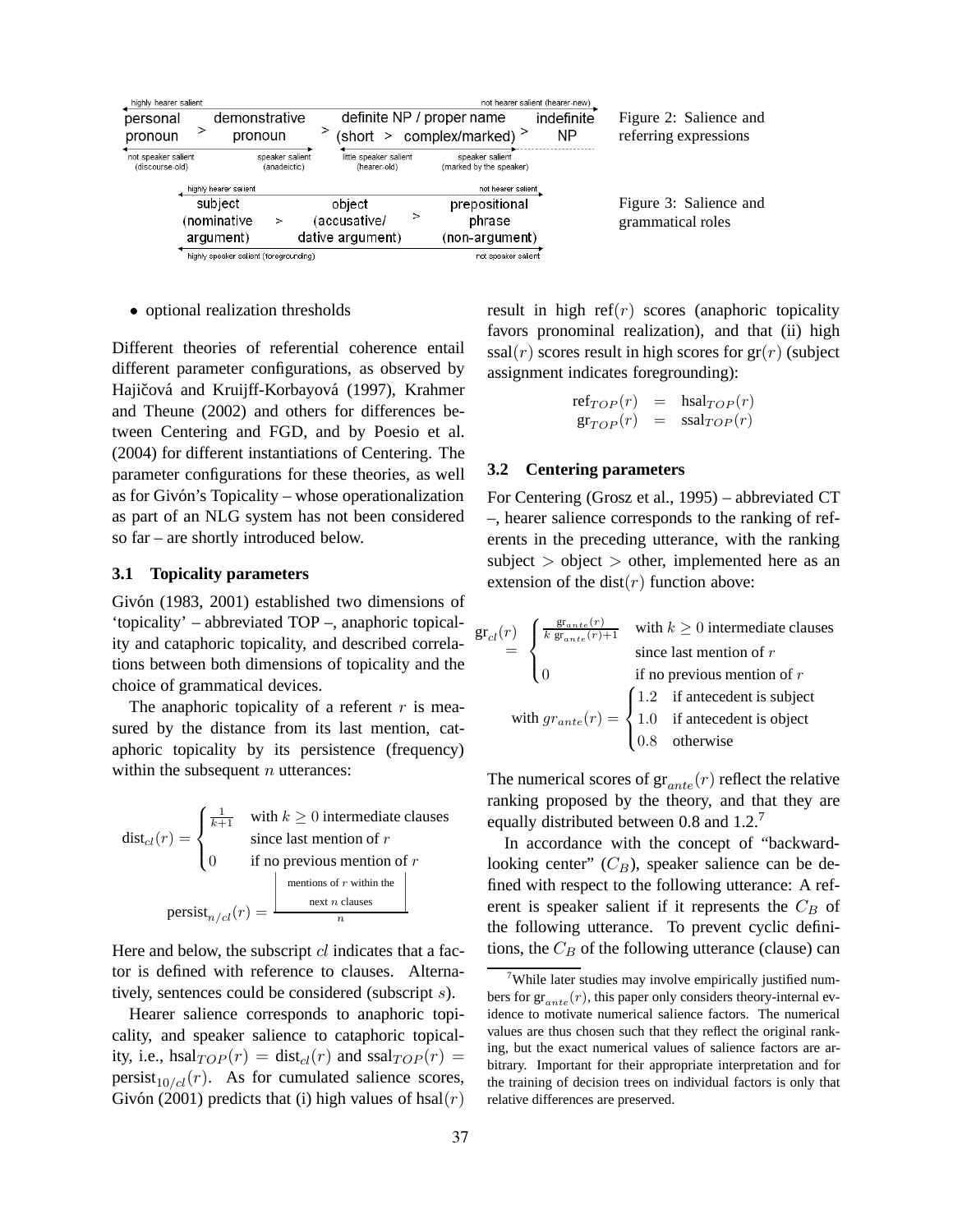be heuristically identified by pronominal realization (Centering Rule 1):

 $\text{pron}_{ana/cl}(r) =$  $\sqrt{ }$  $\int$  $\overline{a}$ 1.0 iff  $r$  realized as pronoun in the following clause 0 otherwise

Pronominalization is associated with the  $C_B$  (Centering Rule 1), i.e., the most (hearer-) salient referent in the current utterance, high hsal $(r)$  scores thus entail high ref $(r)$  scores:

$$
\mathrm{ref}_{CT}(r) = \mathrm{hsal}_{CT}(r)
$$

Grammatical roles determine the  $C_B$  of the following utterance, so that high  $ssal(r)$  scores entail high  $gr(r)$  scores. Further, Centering Rule 2 predicts a preference for  $C_B$  continuity, so that hsal(*r*) has a positive influence on  $gr(r)$ :

$$
\mathrm{gr}_{CT}(r)=0.5\ \mathrm{hsal}_{CT}(r)+0.5\ \mathrm{ssal}_{CT}(r)
$$

# **3.3 Functional parameters**

Functional Centering (Strube and Hahn, 1999) and Functional Generative Description (Sgall et al., 1986) introduce hsal $(r)$  factors that evaluate the type of referring expression of the antecedent and its word order: Following Strube and Hahn (1999) the functions  $ref_{cl}^{top}(r)$  and  $w_{cl}^{top}(r)$  can be defined in analogy with  $gr_{cl}(r)$  above with the following subfunctions:

|  | $\int 1.2$ iff r realized as pronoun, proper                                                                                                       |
|--|----------------------------------------------------------------------------------------------------------------------------------------------------|
|  | name, or simple definite NP                                                                                                                        |
|  | ref <sup><i>top</i></sup> $(r) = \begin{cases} 1.0 & \text{iff } r \text{ realized as possessive NP or} \\ \text{complex definite NP} \end{cases}$ |
|  |                                                                                                                                                    |
|  | $\Big  0.8$ iff r realized as indefinite NP                                                                                                        |

 $\text{wo}_{ante}^{top}(r) = (0.8 + 0.4 \frac{m-n}{m})$ with  $m$  number of words in antecedent sentence, and  $n < m$  number of words preceding the antecedent

The functions  $ref_{ante}^{top}(r)$  and  $wo_{ant}^{top}(r)$  formalize the claim that referents with topical (given) antecedents are more hearer salient than referents with focal (new) antecedents. The opposite claim, formulated by Sgall et al. (1986), requires alternative formulations of these salience factors  $ref_{ante}^{foc}(r) :=$  $2 - \text{ref}^{top}_{ante}(r)$  and  $\text{wo}^{foc}_{ante}(r) := 2 - \text{wo}^{top}_{ante}(r)$ .

### **4 Evaluation**

The parameters identified above are evaluated against referring expressions and grammatical roles in two German newspaper corpora that combine syntactic and anaphoric annotations, i.e., a coreferenceannotated subcorpus of the NEGRA corpus (Skut et al., 1997; Schiehlen, 2004), and the Potsdam Commentary Corpus (Stede, 2004; Krasavina and Chiarcos, 2007, PCC).

#### **4.1 Pronominalization and hsal metrics**

Hearer salience is evaluated with respect to pronominalization. As shown in Fig. 2, personal pronouns are characterized by a high degree of hearer salience (otherwise, a definite description would have been used) and a low degree of speaker salience (otherwise, a demonstrative pronoun would have been used). As speaker salience is neutralized, pronominalization provides a test case for metrics of hearer salience.

For the study of hearer salience, we applied CART and C4.5 decision trees and classified hearer salience scores against the pronominal and nominal realization of third-person referents. Both learning algorithms produced almost identical results (Tab. 1). All hsal factors outperformed the baseline (predict nominal), and with the exception of  $dist_{cl}(r)$  on NEGRA, this improvement was statistically significant as confirmed by a  $\chi^2$  test. For all factors, high salience scores were identified with a preference to pronominal realization, thereby confirming the predicted influence of hearer salience on the choice of referring expressions (Fig. 2).

With respect to plain distance measurements, sentence-level segmentation outperformed clauselevel segmentation. This configuration was thus adopted for hearer salience factors that take the form of the antecedent into consideration. The overall best results were achieved with  $\text{ref}_s^{top}(r)$  and  $\operatorname{ref}^{foc}_s(r)$ .

Closer inspection of the classifier revealed that prominent realization compensates distance, i.e., a referent that is realized in a prominent way in  $U_{k-2}$ (e.g., as subject) is more likely to occur as a pronoun than a referent that is realized in a non-prominent way in  $U_{k-1}$  (e.g., as non-argument). The classification results did thus not provide a concrete pronom-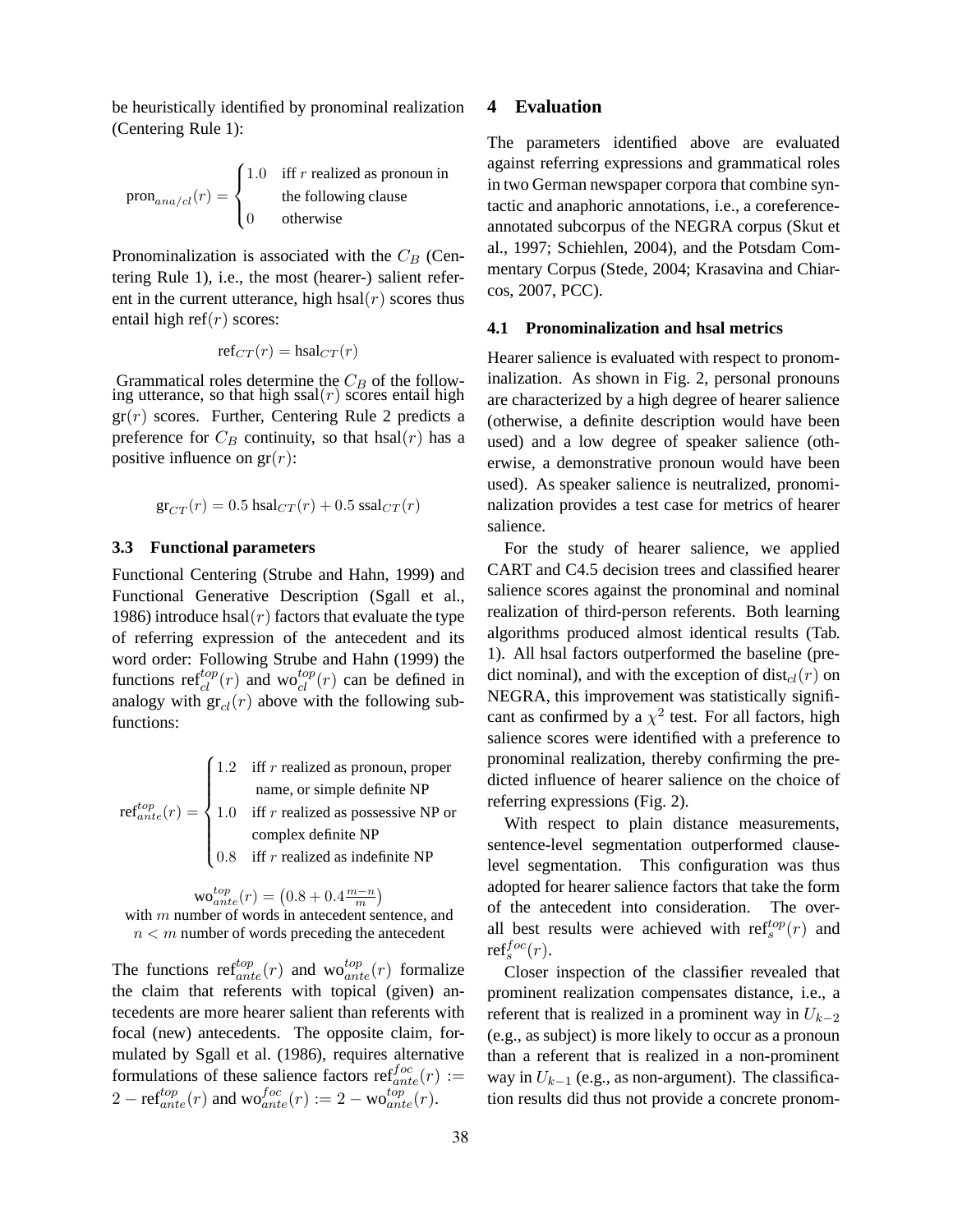Table 1: Correctness of hsal factors for the prediction of nominal and pronominal realization (C4.5),  $\chi^2$  significance of correctness improvements over baseline

| salience                    | correctness (significance) |                     |  |  |  |
|-----------------------------|----------------------------|---------------------|--|--|--|
| factor                      | <b>NEGRA</b>               | <b>PCC</b>          |  |  |  |
| baseline                    | .799                       | .726                |  |  |  |
| $dist_{cl}(r)$              | $.819$ (not sig.)          | .836 (p < .001)     |  |  |  |
| dist <sub>s</sub> (r)       | .845 ( $p < .001$ )        | .853 ( $p < .001$ ) |  |  |  |
| $gr_s(r)$                   | .845 ( $p \le 0.001$ )     | .861 ( $p < .001$ ) |  |  |  |
| $ref_{s}^{top}(r)$          | .969 ( $p < .001$ )        | .942 ( $p < .001$ ) |  |  |  |
| $\text{ref}^{foc}_{s}(r)$   | .969 ( $p < .001$ )        | .942 ( $p < .001$ ) |  |  |  |
| $\mathrm{wo}_s^{top}(r)$    | .863 ( $p < .001$ )        | .887 ( $p < .001$ ) |  |  |  |
| $\text{wo}_e^{foc}(r)$      | .861 ( $p < .001$ )        | .886 ( $p < .001$ ) |  |  |  |
| total $(\# \text{ref.exp})$ | 976                        | 2355                |  |  |  |

Table 2: Pronominalization thresholds for  $ref^{top}(r)$ , ref<sup> $foc(r)$ </sup>, and gr(r) as identified with a single conjunctive rule learner

| salience                | corpus       | threshold                         |       | predicted pronouns |      |
|-------------------------|--------------|-----------------------------------|-------|--------------------|------|
| factor                  |              |                                   | prec. | recall             |      |
| $gr_s(r)$               | <b>PCC</b>   | .472                              | .695  | .84                | .761 |
|                         | <b>NEGRA</b> | .472                              | .569  | .837               | .678 |
| $\text{ref}_s^{top}(r)$ | <b>PCC</b>   | .523                              | .830  | .899               | .863 |
|                         | <b>NEGRA</b> | .523                              | .782  | .913               | .842 |
| $ref_c^{foc}(r)$        | <b>PCC</b>   | .389                              | .631  | .899               | .741 |
|                         | <b>NEGRA</b> | (conjunctive rule learner failed) |       |                    |      |

inalization threshold, but rather, multiple classes scattered along the range of possible hsal scores.

In experiments with a single conjunctive rule learner (that forces a binary partition of salience scores)  $\text{ref}_s^{top}(r)$  outperformed the other factors in precision and recall of pronoun prediction (Tab. 2). For subsequent experiments, we adopt  $\text{ref}_s^{top}(r)$  as the primary metric of hearer salience.

#### **4.2 Subject role assignment and ssal metrics**

Speaker salience is evaluated here against the assignment of grammatical roles. The subject represents either a high degree of hearer salience or a high degree of speaker salience (Fig. 3). For the study of speaker salience, we eliminated the influence of hearer salience by considering only sentences where one non-subject referent was at least as hearer salient  $(\text{ref}_s^{top}(r))$  as the subject. The relatively low number of sentences that match this pattern (approx. 10%) indicates that subjects tend to be hearer salient. To

Table 3: Correctness of ssal factors for the prediction of subject/non-subject status (CART, subsection of NEGRA+PCC)

| factor                         | correctness | (significance) |
|--------------------------------|-------------|----------------|
| baseline (non-subject)         | .521        |                |
| $persist_{10/s}(r)$            | .595        | (p < .05)      |
| $persist_{3/s}(r)$             | .576        | (not sig.)     |
| $persist_{1/s}(r)$             | .613        | (p < .01)      |
| $persist_{10/cl}(r)$           | .585        | (p < .1)       |
| $persist_{3/cl}(r)$            | .571        | (not sig.)     |
| $persist_{1/cl}(r)$            | .562        | (not sig.)     |
| $\text{pron}_{ana/cl}(r)$      | .571        | (not sig.)     |
| $\text{pron}_{ana/s}(r)$       | .627        | (p < .01)      |
| $\operatorname{pron}_{ana}(r)$ | .636        | (p < .001)     |
| total $(\# \text{ref.exp})$    | 216         |                |

compensate for data sparsity, data from NEGRA and PCC was combined.

We trained decision trees to predict subject or non-subject realization (Tab. 3). Both C4.5 and CART classifiers confirmed that high speaker salience entails a subject preference.

All persistence measurements outperform the baseline (non-subject), and we find that sentencelevel segmentation performs better than clause-level segmentation. As for Centering-inspired speaker salience factors that address the pronominalization of the anaphor, three different variants were tested: pronominalization in the immediately following clause  $\text{pron}_{ana/cl}(r)$ , in the immediately following sentence  $\text{pron}_{ana/s}(r)$  and pronominalization of the anaphor without contextual restriction pron<sub>ana</sub> $(r)$ . Factor pron<sub>ana</sub> $(r)$  achieved highest correctness, closely followed by  $\text{pron}_{ana/s}(r)$ , and persist<sub>1/s</sub> $(r)$  and then by persist<sub>10/s</sub> $(r)$ . For other salience factors, the correctness improvement over the baseline was marginally significant or insignificant.

## **4.3 Beyond pronouns and subjects**

Having identified  $\text{ref}_s^{top}(r)$  and  $\text{pron}_{ana}(r)$  as suitable measurements of hearer salience and speaker salience, Fig. 4 illustrates their application to NP complexity and grammatical roles. Different grammatical devices are ordered according to their average salience scores. Edges between two scores indicate highly significant differences between the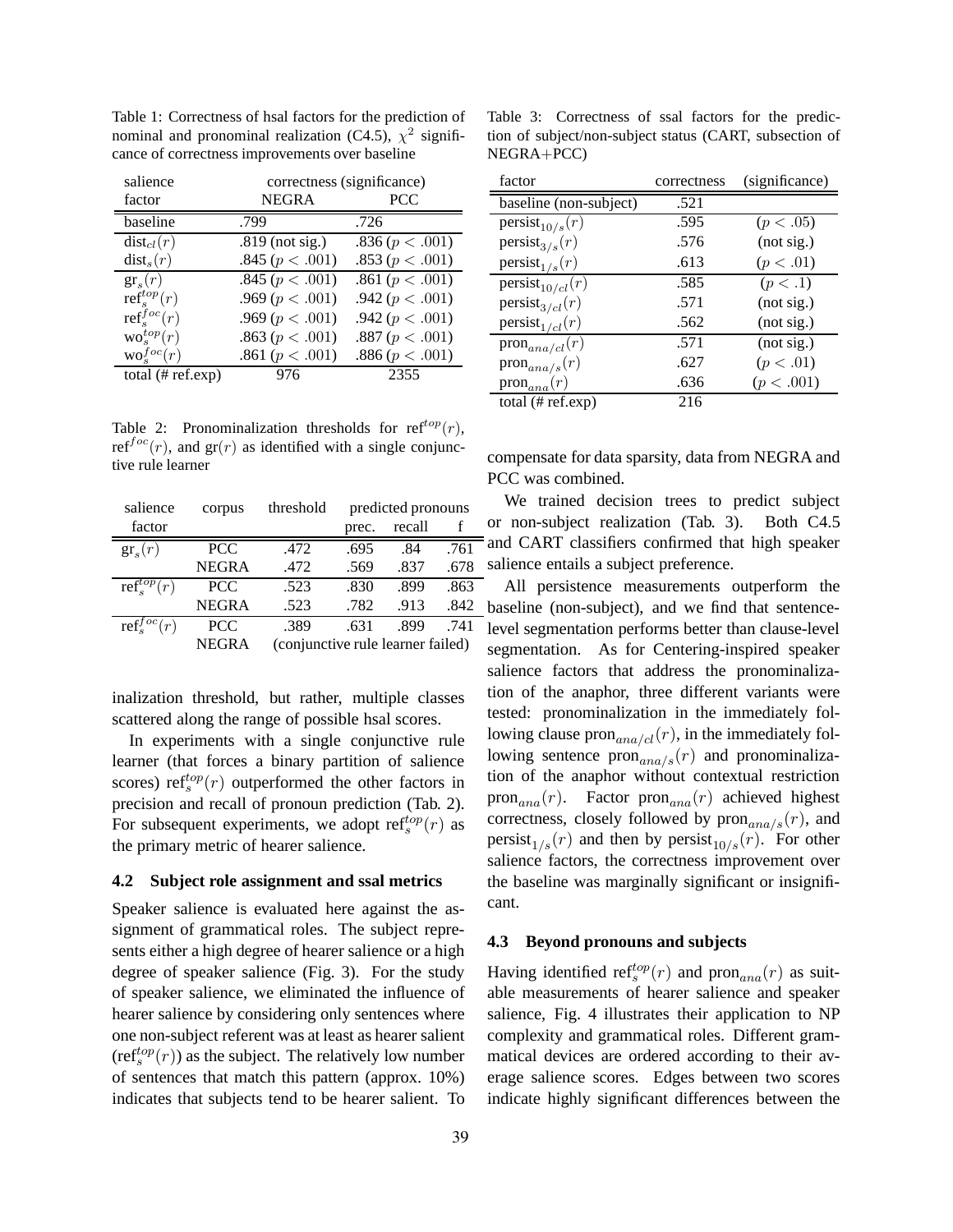

Figure 4: Average salience scores for selected grammatical devices (NEGRA+PCC)

salience scores for two grammatical devices (twosample t-test,  $p \, < \, .001$ ), dotted edges indicate marginally significant differences ( $p < .05$ ), no edge indicates an insignificant difference ( $p > .05$ ).

The results obtained mirror the theory-based predictions on salience metrics summarized in Figs. 2 and 3. Remarkable here is that these phenomena were not taken in consideration when the salience metric was developed (resp., a salience factor selected for its approximation). For  $\text{pron}_{ana}(r)$  and ref<sup>top</sup> $(r)$ , these effects were not even anticipated by the researchers who proposed the salience factors in the first place: Neither Centering nor Functional Centering predict a difference between complex and non-complex proper names. Such differences are, however, fully in line with assumptions of the theoretical literature, Ariel (1990), for example, postulated a gradual decrease of complexity with increasing salience.

Figure 4 shows two types of extensions in the application of salience metrics as compared to the data sets they were developed on: (1) change of domain (pron<sub>ana</sub> $(r)$  applied to referring expressions), and (2) change of granularity ( $\text{pron}_{ana}(r)$  applied to differentiate non-subject referents,  $\text{ref}^{top}_s(r)$  applied to differentiate nominal expressions). For both types of extension, the theory-based predictions of the MSF could be confirmed, and on this basis, a classifier for packaging preferences can be developed (Sect. 2.5). For the development of such a classifier from an establishes salience metric, it is sufficient to consider only the salience scores and the respective target realizations. With so few parameters, a small amount of data is sufficient to train a classifier for this task.

This is of practical relevance to NLG because it allows us to develop a salience metric for an easily

observable phenomenon with loads of training data, and then apply it to another domain, where little training data is available, just sufficient to perform the necessary adjustments (e.g., to calculate the relative weight of hearer salience and speaker salience for the phenomon under discussion). An interesting prediction is, for example, that speaker salience (and absence of hearer salience) entails differences in accentuation (following Ariel, 1990, and Levelt, 1989, prosodically prominent expressions are more 'complex' than prosodically non-prominent expressions, and thus subject to the complexity predictions of Fig. 2). Corpora with prosodic and coreference annotation are available, but expensive to create, and thus relatively small (e.g., the German radio news corpus DIRNDL, with 3221 sentences annotated for prosody and information structure, Eckert et al., 2011). But with salience metrics developed for text corpora, this limited amount of data is sufficient to evaluate whether the salience metrics yield the predicted effects, and to develop a classifier for the salience-based prediction of prosody from previously established metrics.

# **5 Results and Discussion**

This paper described the application of a framework of salience in discourse that introduces a formal distinction between metrics of (backwardlooking) hearer salience and (forward-looking) speaker salience, and a definition of information packaging as an alignment between the salience ranking of discourse referents and hierarchies of grammatical devices.

Our model extends Centering in that it assigns every referent a numerical score rather than concentrating on the top-level element in a ranking of ref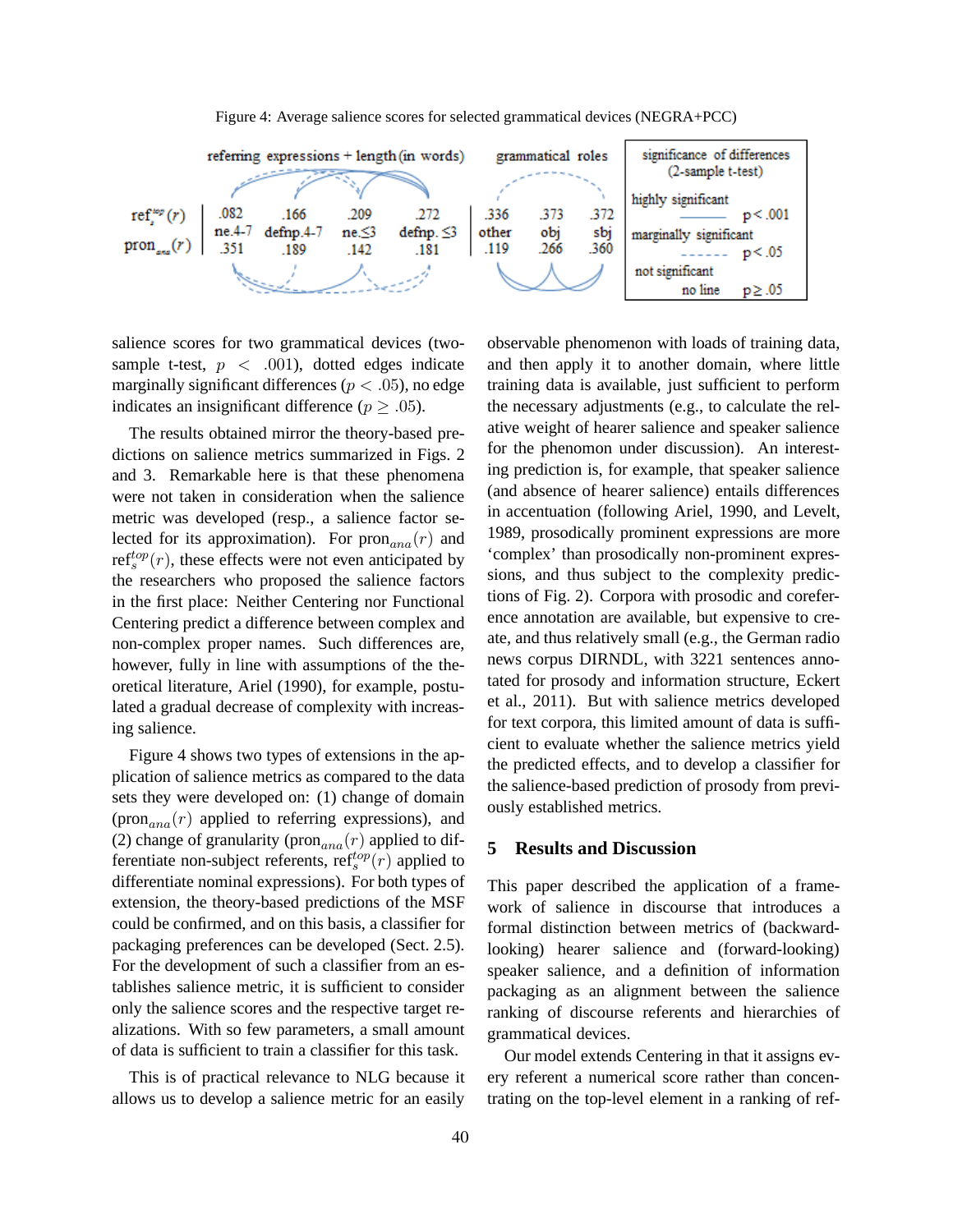erents from the preceding utterance. By doing so, it is possible to study the effect of distance measurements and to predict packaging preferences for all referents in an utterance, whereas Centering is restricted to adjacent utterances and constraints on possible realizations of the backward-looking center and the preferred center only. Further, our framework is not restricted to pronominalization, but capable to cover elaborate hierarchies of referring expressions.

Evaluation results on the choice of referring expressions and grammatical roles in German confirmed the theoretical predictions on how hearer salience and speaker salience affects both packaging phenomena (cf. Figs. 2 and 3). Essential assumptions about packaging hierarchies and associated aspects of salience could thus be confirmed.

(Subhierarchies of) the rankings in Figs. 2 and 3 have previously been applied in NLG: Fig. 2 covers standard assumptions about pronominal, definite and indefinite descriptions that can be found in similar form in the GRE algorithms of Dale and Reiter (1995) and McCoy and Strube (1999), and in the generation direction of optimality-theoretic models of anaphor interpretation and generation (Beaver, 2004; Byron and Gegg-Harrison, 2004). Thes salience ranking of grammatical roles has been employed for lexicalization of verbs, e.g., by Stede (1998). Zarrieß et al. (2011) describe an experiment to generate voice alternation on the basis of an implicit notion of hearer salience ('information status', approximated from surface features such as pronominalization and definiteness, cf. (Cahill and Riester, 2009) for a similar approach on word order).

The two-dimensional model of salience generalizes over Centering, Topicality and FGD, but it also allows us to formulate novel predictions, e.g., that subsequent pronominalization has an effect on NP complexity, or that the same notion of speaker salience is affecting both grammatical roles and the choice of referring expressions. Both claims have not been stated as such within the original theories.

Furthermore, the evaluation showed that the theory-guided adaption of salience metrics from one packaging phenomenon to another is possible. The theoretical background model adopted here may thus provide us with an opportunity to develop salience-based predictors for domains with relative little training data available.

By combining information drawn from different packaging phenomena, new metrics of salience may be developed and integrated into existing NLG algorithms to predict referring expressions and grammatical roles (as well as word order) in a contextually adequate way.

#### **Acknowledgements**

The research described in this paper was partially conducted within the Collaborative Research Center (SFB) 632 'Information Structure', Universität Potsdam, and financially supported by the Linguistics Department, Universität Potsdam. I would also like to thank Manfred Stede and three anonymozs reviewers.

#### **References**

- Mira Ariel. 1990. *Accessing Noun-Phrase Antecedents*. Routledge, London, New York.
- David I. Beaver. 2004. The optimization of discourse. *Linguistics and Philosophy*, 27(1).
- Peter Bosch, Graham Katz, and Carla Umbach. 2007. The non-subject bias of German demonstrative pronouns. In Monika Schwarz-Friesel, Manfred Consten, and Mareile Knees, editors, *Anaphors in Texts. Cognitive, Formal and Applied Approaches to Anaphoric Reference*, pages 145–164. John Benjamins, Amsterdam.
- António Branco, Tony McEnery, Ruslan Mitkov, and Fátima Silva, editors. 2007. Proceedings of the *6th Discourse Anaphor and Anaphor Resolution Colloquium (DAARC 2007), Lagos (Algarve), Portugal, 2007, March 29-30*. Centro de Linguistica da Universidade do Porto, Porto.
- Donna K. Byron and Whitney Gegg-Harrison. 2004. Evaluating optimality theory for pronoun resolution algorithm specification. In *Proceedings of the Discourse Anaphora and Reference Resolution Colloquium (DAARC 2004)*, pages 27–32, September.
- Aoife Cahill and Arndt Riester. 2009. Incorporating information status into generation ranking. In *Proceedings of the Joint Conference of the 47th Annual Meeting of the ACL and the 4th International Joint Conference on Natural Language Processing of the AFNLP*, pages 817–825, Suntec, Singapore, August.
- Lynn Carlson, Daniel Marcu, and Mary Ellen Okurowski. 2003. Building a discourse-tagged corpus in the framework of Rhetorical Structure Theory. In Jan van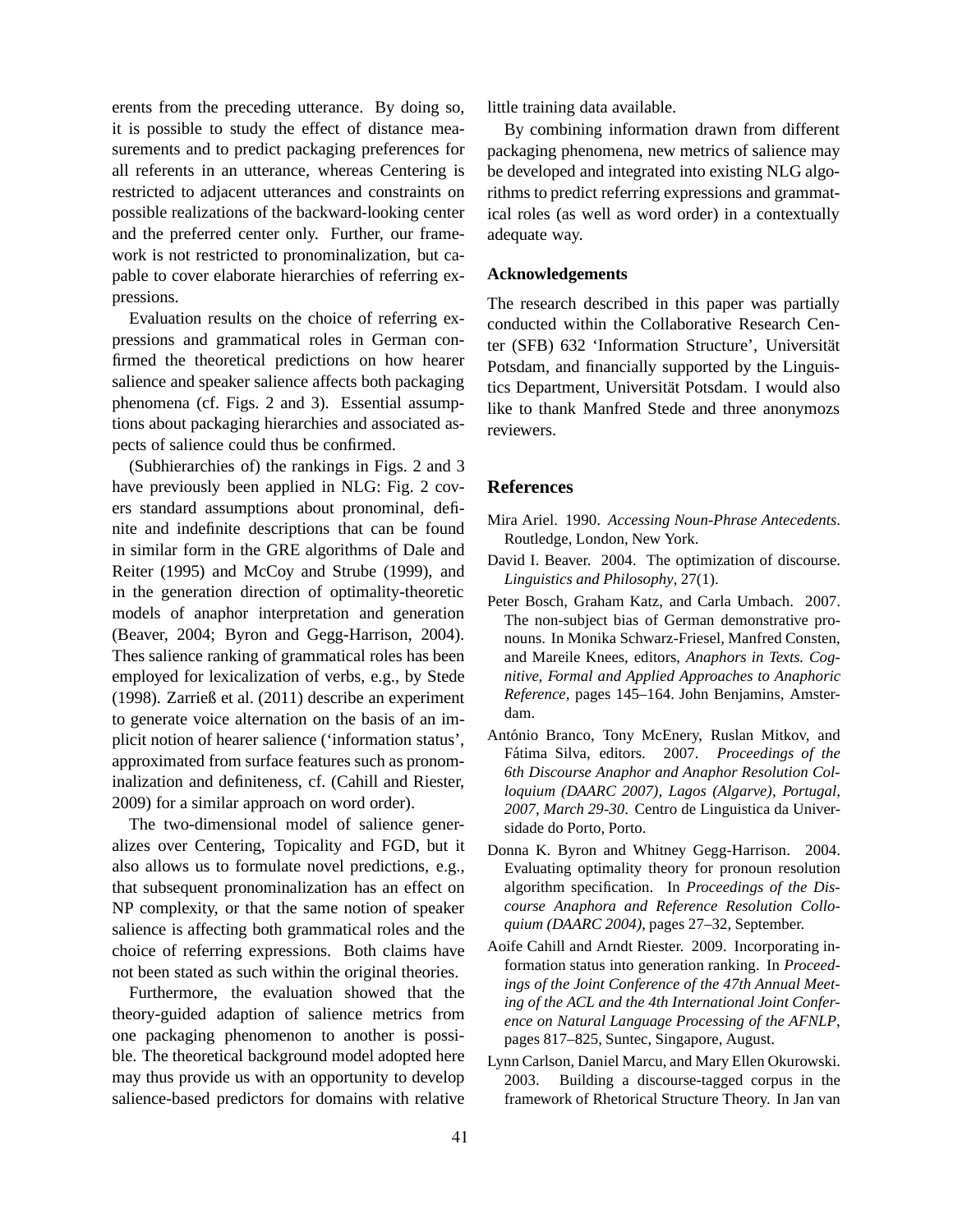Kuppevelt and Ronnie Smith, editors, *Current Directions in Discourse and Dialogue*, pages 85–112. Kluwer, Dordrecht.

- Wallace Chafe. 1976. Giveness, contrastiveness, definiteness, subjects, topics, and point of view. In Charles N. Li, editor, *Subject and Topic*, pages 25–55. Academic Press, New York.
- Wallace Chafe. 1994. *Discourse, Consiousness, and Time. The Flow and Displacement of Conscious Experience in Speaking and Writing*. University of Chicago Press, Chicago and London.
- Christian Chiarcos. 2010. *Mental Salience and Grammatical Form.* Ph.D. thesis, Universität Potsdam, Jun.
- Christian Chiarcos. 2011a. The mental salience framework. In Christian Chiarcos, Berry Claus, and Michael Grabski, editors, *Salience. Multidisciplinary Perspectives on Its Function in Discourse*. Mouton de Gruyer, Berlin.
- Christian Chiarcos. 2011b. On the dimensons of discourse salience. *Bochumer Linguistische Arbeitsberichte*, 3:31–44, February.
- Francis Cornish. 2007. Deictic, discourse-deictic and anaphoric uses of demonstrative expressions in English. In *Workshop on Anaphoric Uses of demonstrative Expressions at the 29th Annual Meeting of the DGfS*, Siegen.
- Robert Dale and Ehud Reiter. 1995. Computational interpretation of the Gricean maxims in the generation of referring expressions. *Cognitive Science*, 2(19):233– 263.
- James Raymond Davis and Julia Hirschberg. 1988. Assigning intonational features in synthesized spoken directions. In *Proceedings of the 26th Annual Meeting of the Association for Computational Linguistics (ACL 1988)*, pages 187–193, Buffalo, June.
- Holger Diessel. 2006. Demonstratives, joint attention, and the emergence of grammar. *Cognitive Linguistics*, 17:463–489.
- Bonnie J. Dorr, Rebecca Green, Lori Levin, Owen Rambow, David Farwell, Nizar Habash, Stephen Helmreich, Eduard Hovy, Keith J. Miller, Teruko Mitamura, Florence Reeder, and Advaith Siddharthan. 2004. Semantic annotation and lexico-syntactic paraphrase. In *Proceedings of the Workshop on Building Lexical Resources from Semantically Annotated Corpora, LREC 2004*, Portugal.
- Kerstin Eckert, Arndt Riester, and Katrin Schweitzer. 2011. A discourse information radio news database for linguistic analysis. unpublished ms. Institut für Maschinelle Sprachverarbeitung, Universität Stuttgart.
- Konrad Ehlich. 1982. Anaphora and deixis: Same, similar, or different? In Robert J. Jarvella and Wolfgang Klein, editors, *Speech, Place and Action. Studies in*

*Deixis and Related Topics*, pages 315–338. John Wiley, Chichester.

- Katja Filippova and Michael Strube. 2007. The German vorfeld and local coherence. *Journal of Logic, Language and Information*, 16(4):465–485.
- Charles J. Fillmore. 1977. Topics in lexical semantics. In Roger W. Cole, editor, *Current Issues in Linguistic Theory*, pages 76–138. Indiana University Press, Bloomington.
- Talmy Givón, editor. 1983. Topic Continuity in Dis*course: A Quantitative Cross-Language Study*. John Benjamins, Amsterdam and Philadelphia.
- Talmy Givón. 2001. Syntax. John Benjamins, Amsterdam and Philadelphia. 2nd, revised ed.
- Barbara J. Grosz, Aravind K. Joshi, and Scott Weinstein. 1995. Centering: A framework for modelling the local coherence of discourse. *Computational Linguistics*, 21(2):203–225.
- Jeanette K. Gundel, Nancy A. Hedberg, and Ron Zacharski. 1993. Cognitive status and the form of referring expressions in discourse. *Language*, 69(2):247–307.
- Eva Hajičová and Ivana Kruijff-Korbayová. 1997. Topics and centers: A comparison of the salience-based approach and the Centering theory. *Prague Bulletin of Mathematical Linguistics*, 67:25–50.
- Klaus von Heusinger. 1997. *Salienz und Referenz. Der Epsilonoperator in der Semantik der Nominalphrase und anaphorischer Pronomen*. Akademie Verlag, Berlin.
- Laurent Itti, Geraint Rees, and John K. Tsotsos, editors. 2005. *Neurobiology of Attention*. Elsevier.
- Laurent. Itti. 2003. Visual attention. In *Handbook of Brain Theory and Neural Networks*. 2nd edition.
- Elsi Kaiser and John Trueswell. 2010. Investigating the interpretation of pronouns and demonstratives in Finnish: Going beyond salience. In Edward Gibson and Neal J. Pearlmutter, editors, *The Processing and Acquisition of Reference*. MIT Press, Cambridge, Mass.
- John D. Kelleher. 2011. Visual salience and the other one. In Christian Chiarcos, Berry Claus, and Michael Grabski, editors, *Salience. Multidisciplinary Perspectives on Its Function in Discourse*. Mouton de Gruyer, Berlin.
- Emiel Krahmer and Mariët Theune. 2002. Efficient contextsensitive generation of referring expressions. In Kees van Deemter and Rodger Kibble, editors, *Information Sharing: Reference and Presupposition in Language Generation and Interpretation*, pages 223–264. CSLI, Stanford.
- Olga Krasavina and Christian Chiarcos. 2007. PoCoS Potsdam Coreference Scheme. In *Proceedings of the*